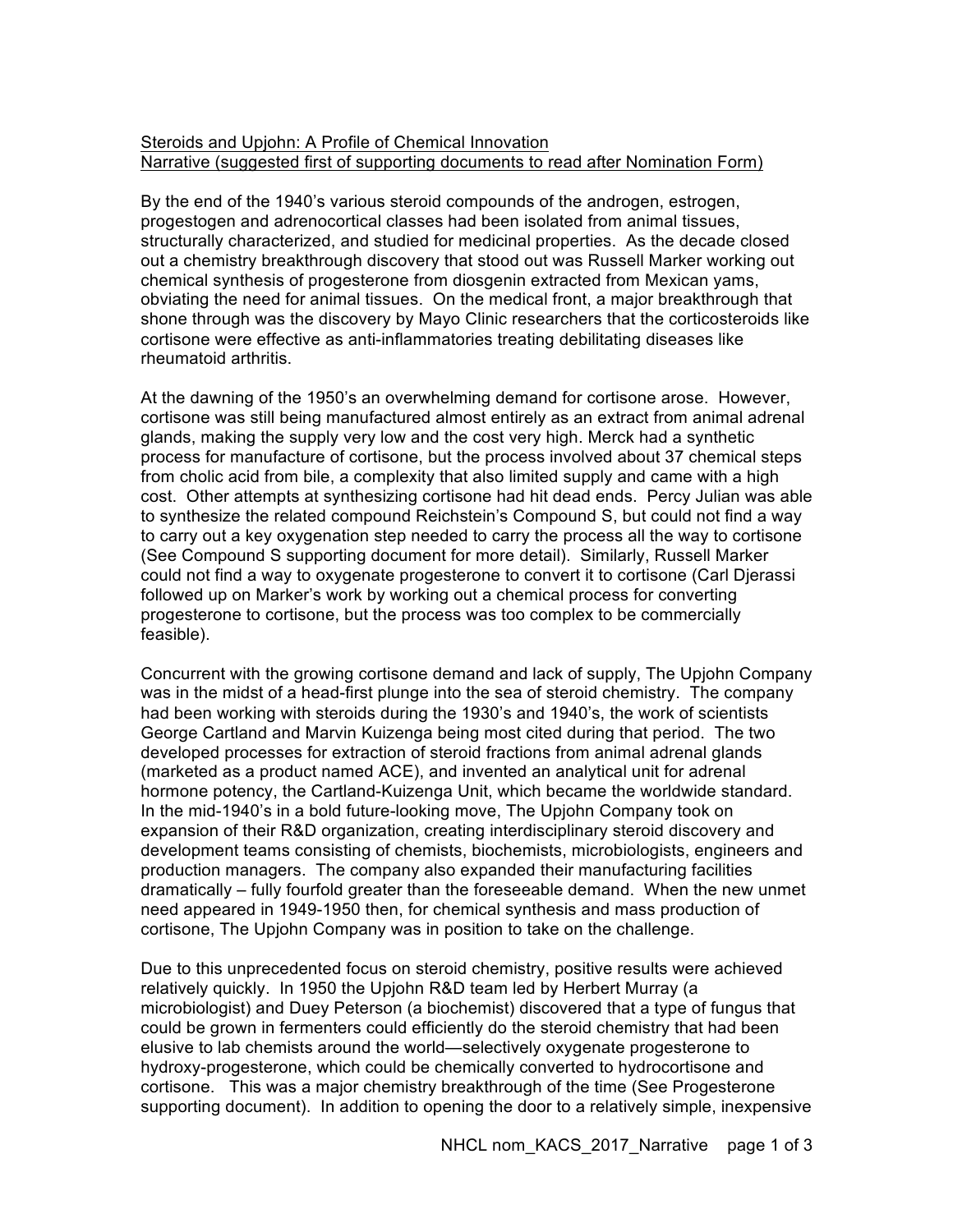and commercially scalable synthesis of cortisone, the discovery brought to life the chemistry of steroid microbiological transformations, and more generally the use of fungi (as an addition to bacteria) for chemical transformations. The team's success was also a testament to the strategy of using multi-disciplinary R&D teams, a practice that became standard for all pharmaceutical companies.

At almost the same time, a second Upjohn R&D team led by Haines discovered a bacterium that could selectively oxidize Julian's Reichstein's Compound S directly to hydrocortisone. This second major discovery confirmed the importance of using microbial transformations for performing complex steroid chemistry like selective oxidations. The discovery also meant that Upjohn had the option of having two potential synthesis routes to make cortisone (See Compound S supporting document). The progesterone route was selected to take forward based on expected availability and cost of materials.

From here, Upjohn chemists took the hydroxy-progesterone obtained from the microbial transformation of progesterone, and developed an elegant five step synthesis to end up with hydrocortisone, which in one additional step could be converted to cortisone. The process was refined, scaled-up and moved to production, and by 1953 Upjohn was marketing low-cost, high-quality cortisone and hydrocortisone (Cortef) products, which were very well received.

This alone would be a very good ending to a historic chemistry story—a team of scientists in the early 1950's apply a newly discovered mix of synthetic chemistry and microbiological biochemistry to bring a much needed medicine to patients in need. But what makes this story worthy of historic chemical landmark designation is that even more chemistry breakthroughs followed.

Having a process in hand for making cortisone from progesterone, Upjohn focused on the source of progesterone. In 1953, the progesterone was being supplied by Russell Marker's company Syntex, and was synthesized from diosgenin extracted from Mexican yams. Upjohn chemists Milton Herr, Heyl, Centolella and team had developed a fourstep process converting stigmasterol from soybeans to progesterone in 1950, and by 1955 they had refined the process so that Upjohn was able to start making its own progesterone. Soon stigmasterol from soybeans replaced diosgenin from Mexican yams as the primary plant-based starting material for steroid synthesis being conducted by most western pharmaceutical companies. This was also an environmental blessing since the isolation of diosgenin required several processing steps which produced significant toxic waste.

To go with the switch to stigmasterol as a starting material, Upjohn scientist J. Ward Greiner and team developed an innovative leaching and counter-current process for recovering the approximately 20% stigmasterol from the soy sterols mixture produced as a distillative by-product of soybean oil purification, truly producing a classic example of using a sustainable source for a chemical starting material. Greiner's process for recovery of stigmasterol also recovered the remaining 80% of the sterols, the majority of which was a related compound sitosterol (See Extraction supporting document). The technology for fermenting sterols with saturated sidechains like sitosterol into a starting material for steroid synthesis was not known at the time.Rather than discarding it, the company, in a conservationist move, started stockpiling the very stable, water insoluble recovered sterols. This stockpile grew for over ten years until a use was found for it.